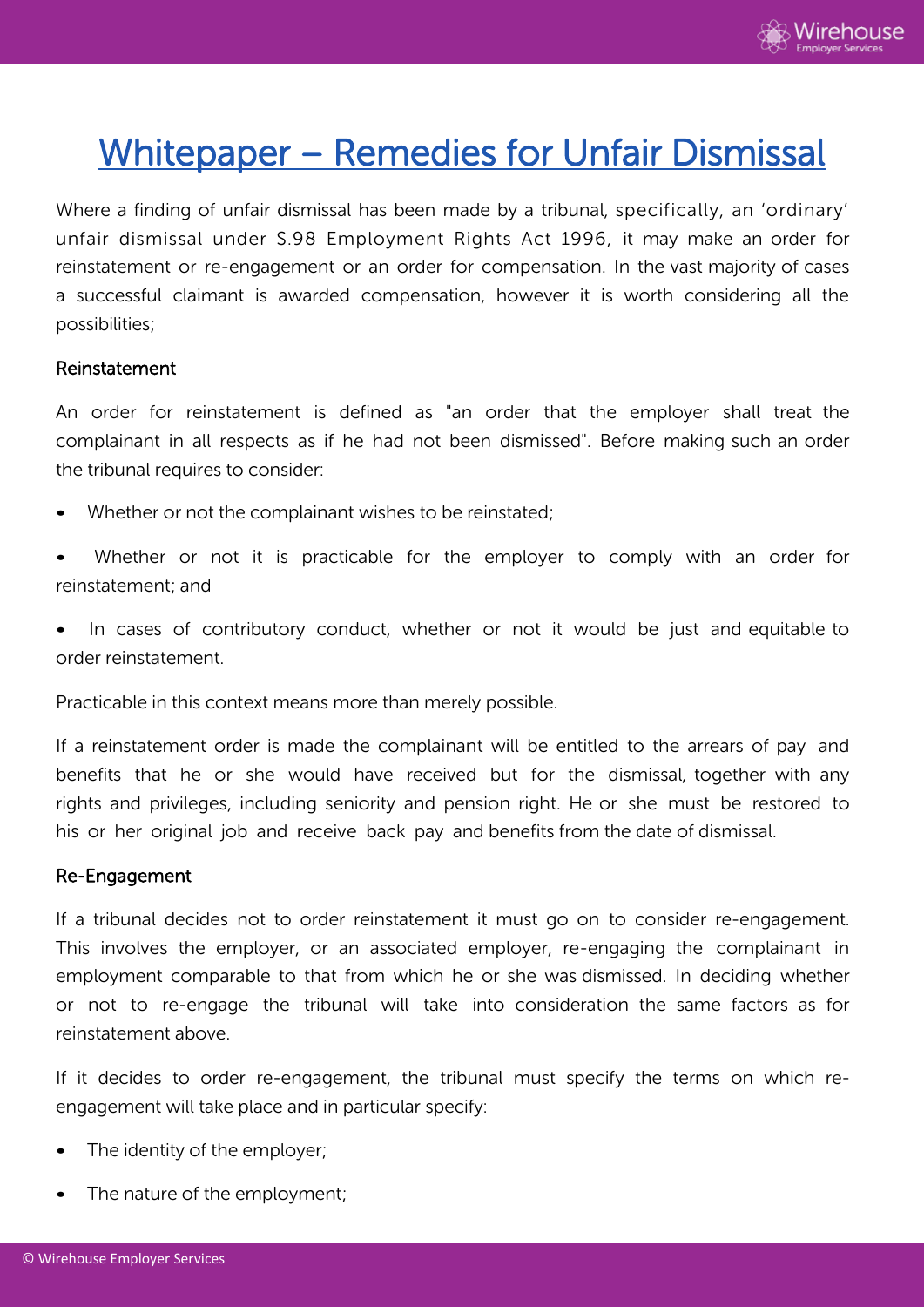

- The remuneration for the employment;
- Benefits payable and arrears of pay:
- Any rights and privileges including seniority and pension rights to be restored; and
- The date by which the order must be complied with.

In calculating the amount of arrears of pay and benefits payable the tribunal will take into account, so as to reduce an employer's liability, wages paid in lieu of notice, ex gratia payments paid by the employer or remuneration paid in respect of employment with another employer.

In practice employees rarely ask for reinstatement or re-engagement, and even if they do, tribunals rarely make such orders. In cases where serious allegations of discrimination etc have been made, it is even less likely that the employee will re-join the company of the practicalities of them working again in what would be a difficult environment for all concerned.

#### Unfair Dismissal Award

An award for compensation must consist of a basic award and a compensatory award. In the vast majority of cases these are the only categories of award that are considered. An additional award can be made only in certain circumstances - such as where there has been non-compliance with an order for reinstatement or re-engagement and in similar circumstances for union related dismissals, health and safety related dismissals and employee representative dismissals or public interest disclosures.

#### Basic Award

The amount of the basic award will be in most cases the same as that of a statutory redundancy payment. The maximum amount of a week's pay for the purposes of calculation currently stands at £525.00 (for dismissals where the effective date of termination is on or after 6 April 2019) and the maximum number of years to be taken into account is 20. For those employees who earn over £27,300 per annum, they would be subject to the £525 cap stated above.

A week's pay is based on gross pay and the award is calculated by reference to the period ending with the effective date of termination during which the employee was continuously employed and allowing:

• One and a half weeks' pay for each year of employment in which the employee was not below the age of 41;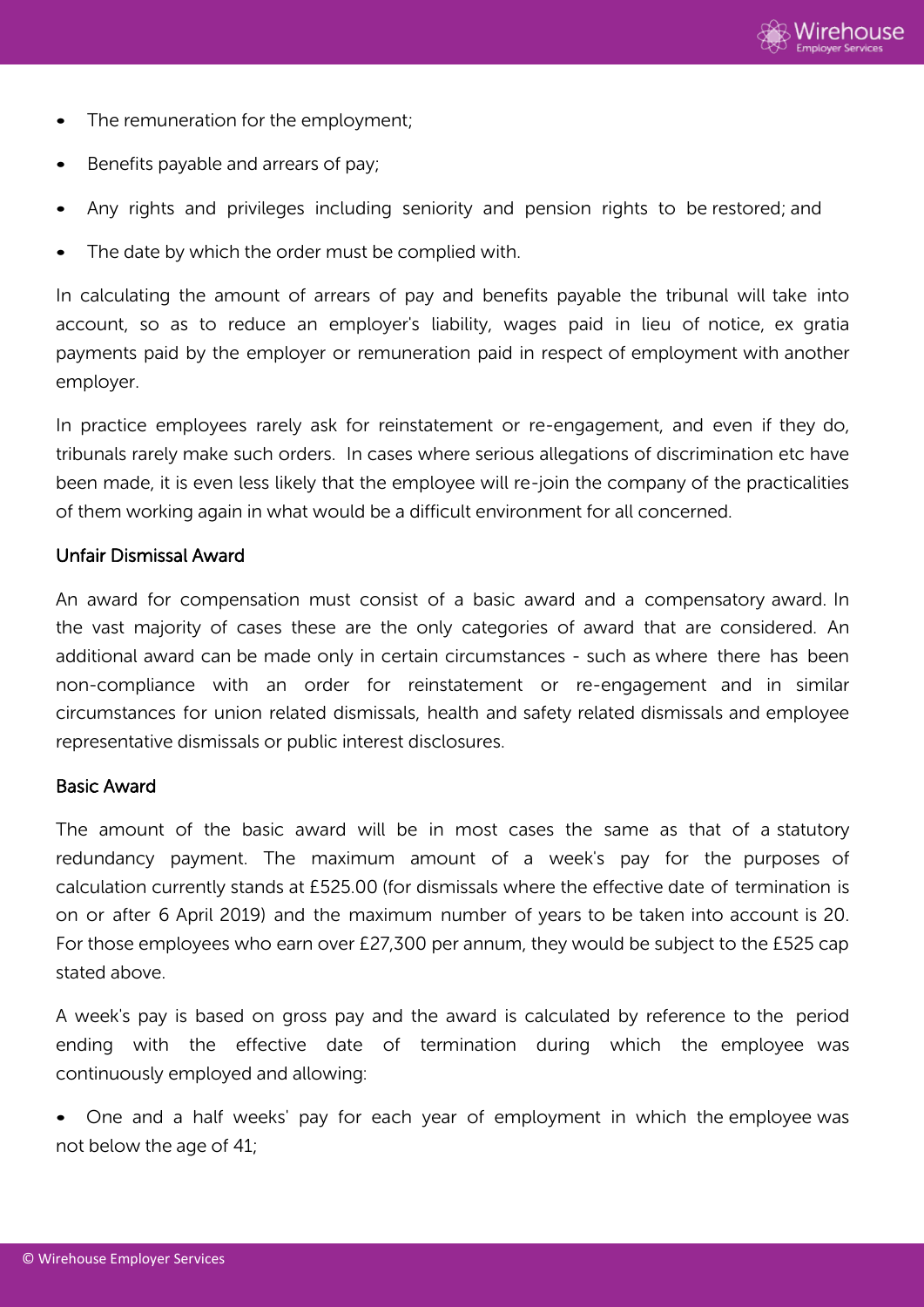

• One week's pay for each year of employment not falling within the above in which the employee was not below the age of 22; and

Half a week's pay for each year of employment not falling within either of the above.

The basic award may be reduced in certain circumstances, in particular:

- Where the employee has unreasonably refused an offer of reinstatement;
- Where the employee's conduct before dismissal makes a reduction just and equitable; and

Where the employee has been dismissed for redundancy and received a redundancy payment.

#### Compensation Award

The amount of compensation is such amount as a tribunal considers just and equitable in all the circumstances, having regard to the loss sustained by the claimant in consequence of the dismissal insofar as that loss is attributable to action taken by the employer. The current statutory maximum for the compensatory award is the lower of;

- £86,444 (reviewed annually and normally increased), and
- 52 multiplied by a week's pay of the employee

The most common awards of compensation are those set out below:

The loss of wages from the date of termination for 52 weeks (minus any earnings received from a new job)

• Benefits in kind (for example medical insurance, company car and other fringe benefits).

• Pension rights - if the claimant was a member of a company pension scheme he or she will almost certainly suffer financial loss because any deferred pension payable will be based on salary at the date of dismissal instead of at normal retirement age.

Loss of statutory rights - a nominal figure in recognition of the fact that the complainant has lost protection from unfair dismissal for a year.

Even after a finding of unfair dismissal, there are a number of circumstances where the level of compensation that would otherwise have been awarded is reduced or even eliminated by the tribunal. These circumstances are where:

- The tribunal finds that the conduct of the employee contributed to the dismissal;
- The employee failed to mitigate his or her loss; or
- The tribunal considers it just and equitable to limit the award for some other reason.